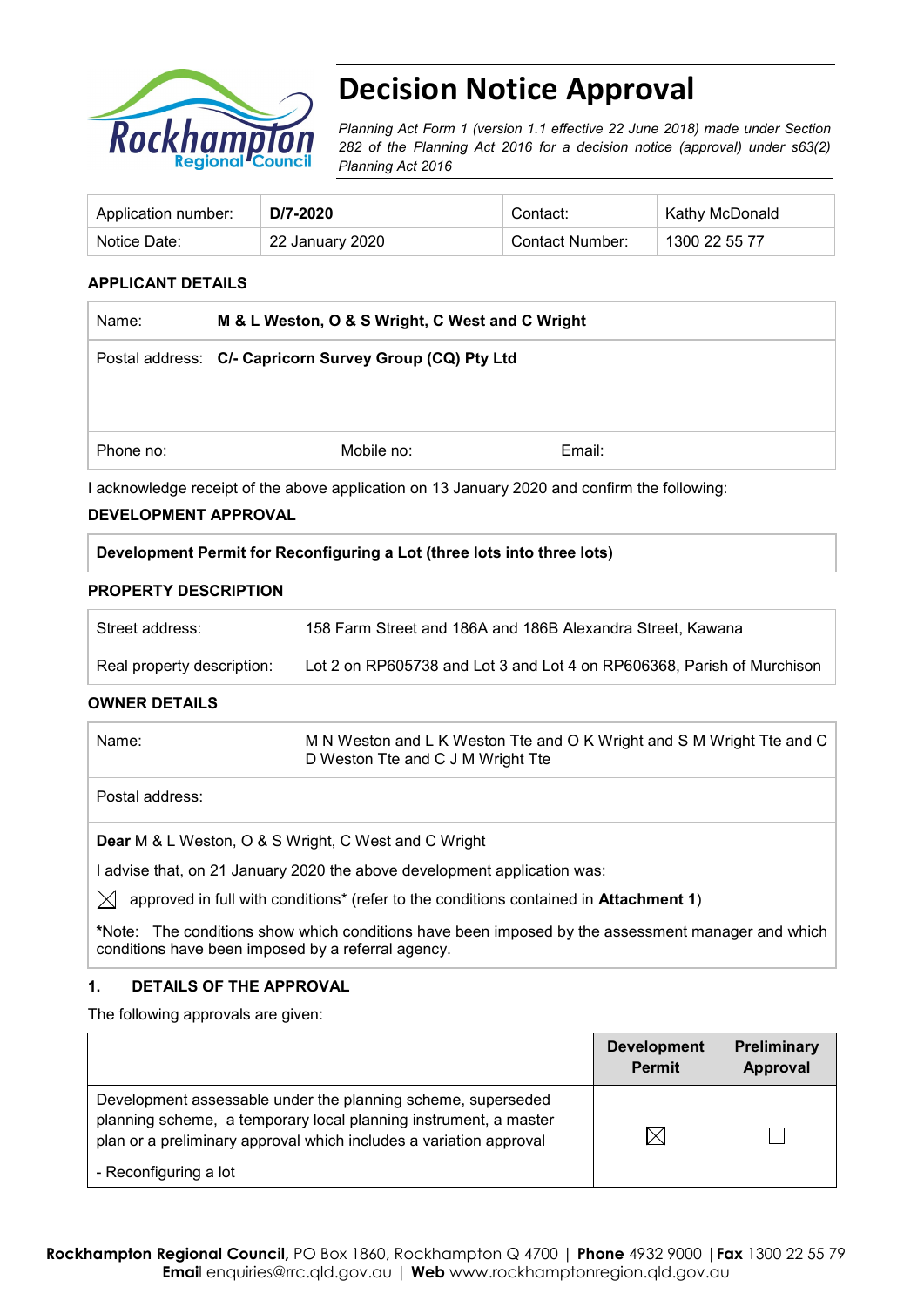#### **2. CONDITIONS**

This approval is subject to the conditions in Attachment 1.

#### **3. FURTHER DEVELOPMENT PERMITS REQUIRED NIL**

#### **4. REFERRAL AGENCIES NIL**

#### **5. THE APPROVED PLANS**

**The approved development must be completed and maintained generally in accordance with the approved drawings and documents:**

| Drawing/report title        | Prepared by            | Date                       | Reference No. | Rev |
|-----------------------------|------------------------|----------------------------|---------------|-----|
| <b>Reconfiguration Plan</b> | Capricorn Survey Group | 7 January 2020 7578-01-ROL |               |     |

#### **6. CURRENCY PERIOD FOR THE APPROVAL (s.85 of the** *Planning Act***)**

The standard currency periods stated in section 85 of *Planning Act 2016* apply to each aspect of development in this approval, if not stated in the conditions of approval attached.

#### **7. STATEMENT OF REASONS**

| <b>Description of the</b><br>development           | The proposed development is for Reconfiguring a Lot (three lots into three<br>lots)                                                                                                                                                                                                                                                                             |                                                                                                                                                                                                        |  |  |
|----------------------------------------------------|-----------------------------------------------------------------------------------------------------------------------------------------------------------------------------------------------------------------------------------------------------------------------------------------------------------------------------------------------------------------|--------------------------------------------------------------------------------------------------------------------------------------------------------------------------------------------------------|--|--|
| <b>Reasons for Decision</b>                        | Assessment of the development against the relevant zone purpose,<br>a)<br>planning scheme codes and planning scheme policies demonstrates<br>that the proposed development will not cause significant adverse<br>impacts on the surrounding natural environment, built environment and<br>infrastructure, community facilities, or local character and amenity; |                                                                                                                                                                                                        |  |  |
|                                                    | b)<br>Planning Policy; and                                                                                                                                                                                                                                                                                                                                      | The proposed development does not compromise the relevant State                                                                                                                                        |  |  |
|                                                    | C)<br>aspect of the assessment benchmarks.                                                                                                                                                                                                                                                                                                                      | On balance, the application should be approved because the<br>circumstances favour Council exercising its discretion to approve the<br>application even though the development does not comply with an |  |  |
| Assessment<br><b>Benchmarks</b>                    | The proposed development was assessed against the following assessment<br>benchmarks:                                                                                                                                                                                                                                                                           |                                                                                                                                                                                                        |  |  |
|                                                    | Low Impact Industry Zone Code;                                                                                                                                                                                                                                                                                                                                  |                                                                                                                                                                                                        |  |  |
|                                                    |                                                                                                                                                                                                                                                                                                                                                                 | Access, Parking and Transport Code;                                                                                                                                                                    |  |  |
|                                                    | Filling and Excavation Code;                                                                                                                                                                                                                                                                                                                                    |                                                                                                                                                                                                        |  |  |
|                                                    | Landscape Code;                                                                                                                                                                                                                                                                                                                                                 |                                                                                                                                                                                                        |  |  |
|                                                    | Reconfiguring a Lot Code;<br>$\bullet$                                                                                                                                                                                                                                                                                                                          |                                                                                                                                                                                                        |  |  |
|                                                    | Stormwater Management Code;<br>$\bullet$                                                                                                                                                                                                                                                                                                                        |                                                                                                                                                                                                        |  |  |
|                                                    | Water and Sewer Code;                                                                                                                                                                                                                                                                                                                                           |                                                                                                                                                                                                        |  |  |
|                                                    |                                                                                                                                                                                                                                                                                                                                                                 | Acid Sulfate Soils Overlay Code; and                                                                                                                                                                   |  |  |
|                                                    | Airport Environs Overlay Code;                                                                                                                                                                                                                                                                                                                                  |                                                                                                                                                                                                        |  |  |
| <b>Compliance with</b><br>assessment<br>benchmarks | The development was assessed against all of the assessment benchmarks<br>listed above and complies with all of these with the exception listed below.                                                                                                                                                                                                           |                                                                                                                                                                                                        |  |  |
|                                                    | <b>Assessment</b><br>Reasons for the approval despite non-<br>compliance with benchmark<br><b>Benchmark</b>                                                                                                                                                                                                                                                     |                                                                                                                                                                                                        |  |  |
|                                                    | Reconfiguring a Lot<br>Code                                                                                                                                                                                                                                                                                                                                     | The proposal does not comply with Acceptable<br>Outcome 3.1 which requires a minimum frontage<br>of 25 metres. The proposed width of Lots 3 and 4                                                      |  |  |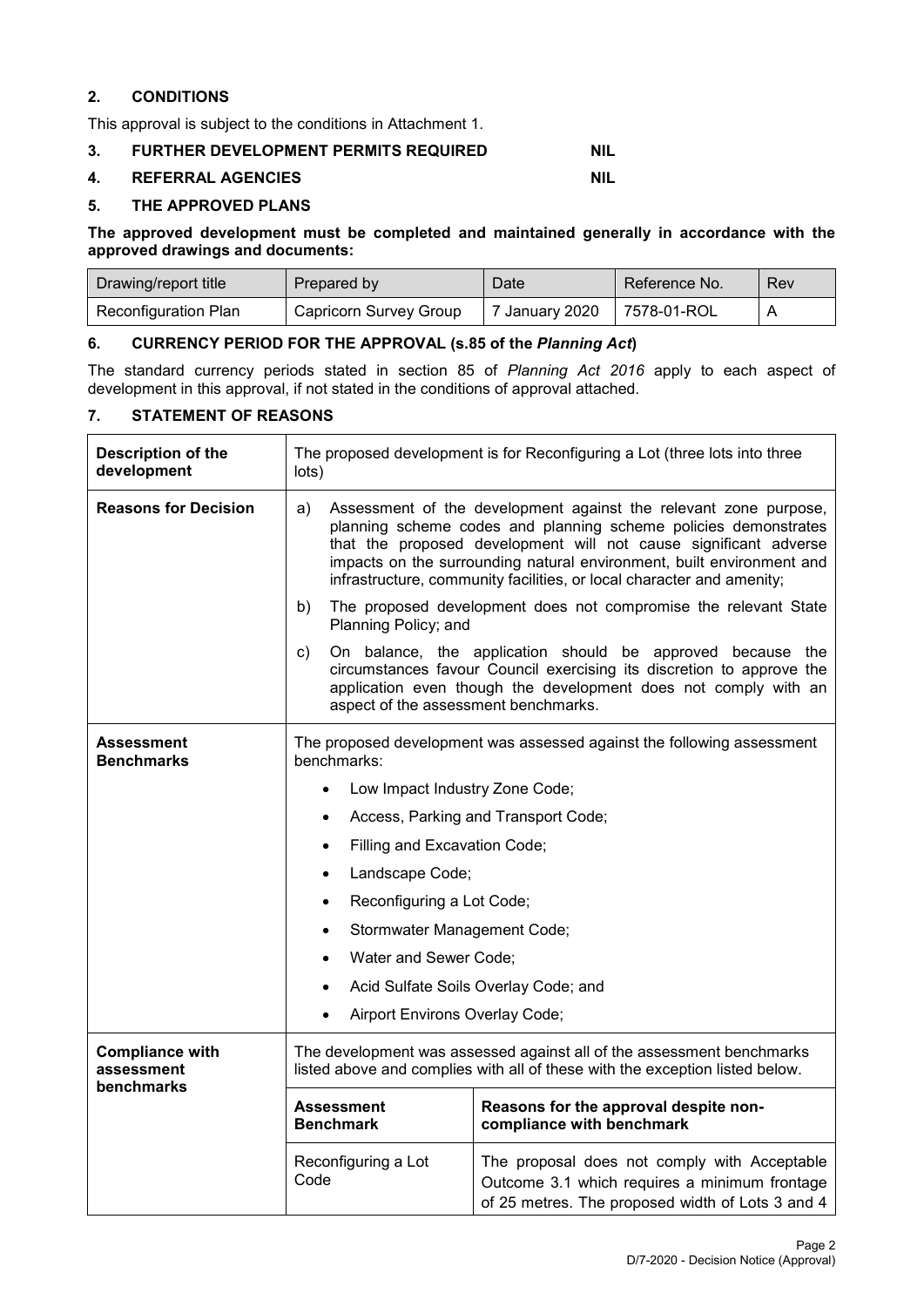|                              |                                               | will be approximately 18 metres.                                                                                                                                                                                                                                                                                                                                                                                                                                                                                                                                         |  |  |
|------------------------------|-----------------------------------------------|--------------------------------------------------------------------------------------------------------------------------------------------------------------------------------------------------------------------------------------------------------------------------------------------------------------------------------------------------------------------------------------------------------------------------------------------------------------------------------------------------------------------------------------------------------------------------|--|--|
|                              |                                               | As the application is for a boundary realignment,<br>there is no change proposed to the frontage<br>dimensions of Lots 3 and 4. As there is no change<br>to the frontage widths of Lots 3 and 4 from the<br>boundary realignment, the proposal will not affect<br>road access to the site nor the operation of the<br>existing lawful uses on the site.<br>Therefore the proposal is considered to achieve<br>the performance outcome.                                                                                                                                   |  |  |
|                              | Access, parking and<br>transport code         | parking works have<br>No access and<br>been<br>proposed as part of the subject application. The<br>applicant has not proposed to upgrade the access<br>as part of the proposal. However, as the<br>application is for a boundary realignment it is not<br>anticipated that the proposal will adversely affect<br>the safety and functionality of the existing access<br>from the street to the property. Further, the current<br>use of the land is not intensifying as a result of the<br>proposal which would warrant an upgrade to the<br>current access arrangement. |  |  |
|                              |                                               | Therefore the proposal is considered to achieve<br>the performance outcome.                                                                                                                                                                                                                                                                                                                                                                                                                                                                                              |  |  |
| <b>Matters prescribed by</b> | The State Planning Policy - Part E;<br>(i)    |                                                                                                                                                                                                                                                                                                                                                                                                                                                                                                                                                                          |  |  |
| regulation                   | (ii)<br>The Central Queensland Regional Plan; |                                                                                                                                                                                                                                                                                                                                                                                                                                                                                                                                                                          |  |  |
|                              | (iii)                                         | The Rockhampton Region Planning Scheme 2015; and                                                                                                                                                                                                                                                                                                                                                                                                                                                                                                                         |  |  |
|                              | (iv)                                          | The common material, being the material submitted with the application.                                                                                                                                                                                                                                                                                                                                                                                                                                                                                                  |  |  |

## **8. APPEAL RIGHTS**

The rights of an applicant to appeal to a tribunal or the Planning and Environment Court against a decision about a development application are set out in chapter 6, part 1 of the *Planning Act 2016*. There may also be a right to make an application for a declaration by a tribunal (see chapter 6, part 2 of the *Planning Act 2016).*

## *Appeal by an applicant*

An applicant for a development application may appeal to the Planning and Environment Court against the following:

- the refusal of all or part of the development application
- a provision of the development approval
- the decision to give a preliminary approval when a development permit was applied for
- a deemed refusal of the development application.

An applicant may also have a right to appeal to the Development tribunal. For more information, see schedule 1 of the *Planning Act 2016*.

The timeframes for starting an appeal in the Planning and Environment Court are set out in section 229 of the *Planning Act 2016*.

**Attachment 2** is an extract from the *Planning Act 2016* that sets out the applicant's appeal rights and the appeal rights of a submitter.

## **9. WHEN THE DEVELOPMENT APPROVAL TAKES EFFECT**

This development approval takes effect: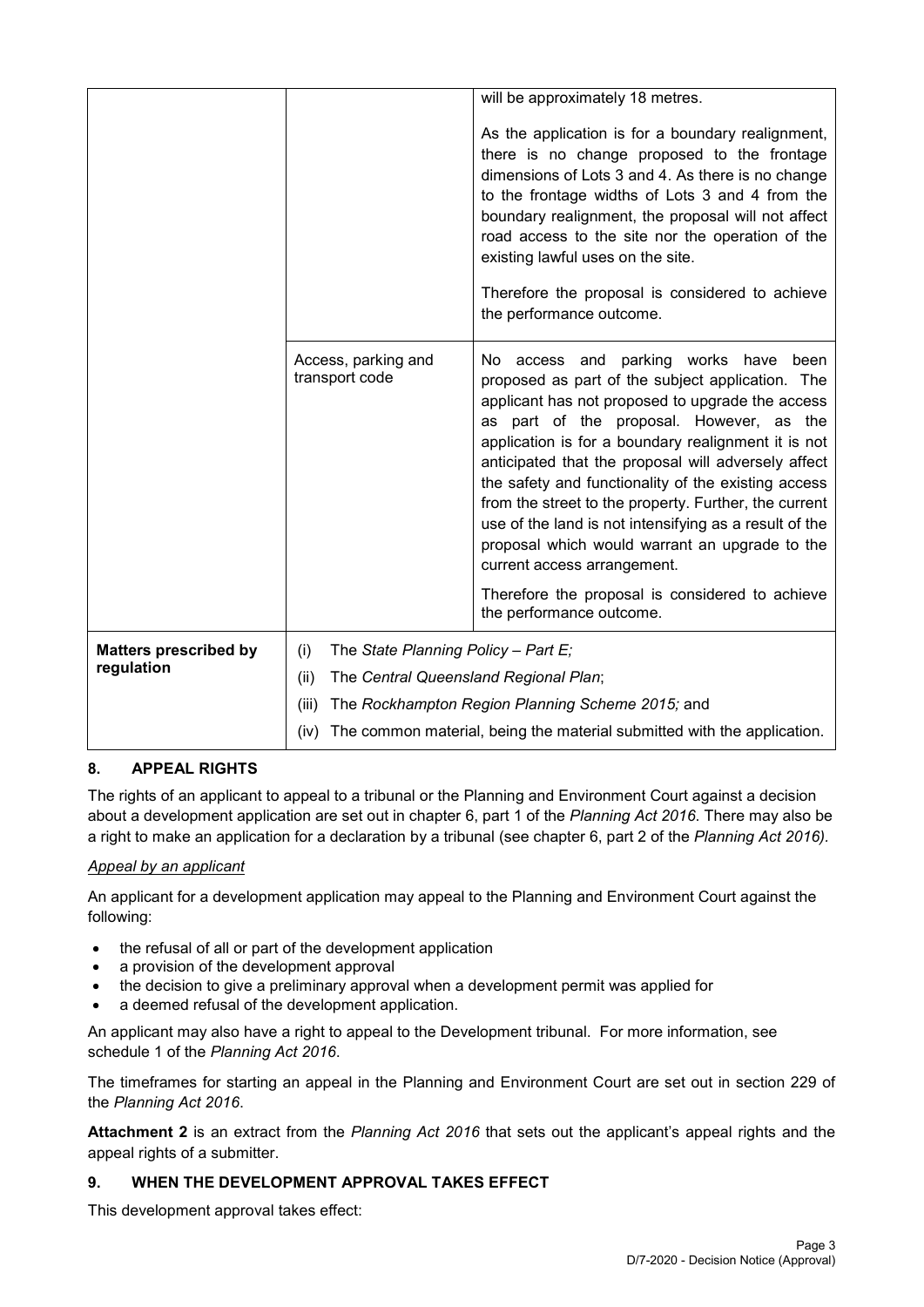- From the time the decision notice is given – if there is no submitter and the applicant does not appeal the decision to the court.

Or

When the submitter's appeal period ends – if there is a submitter and the applicant does not appeal the decision to the court.

Or

- Subject to the decision of the court, when the appeal is finally decided – if an appeal is made to the court.

#### **10. ASSESSMENT MANAGER**

| Name: | Tarnya Fitzgibbon<br><b>COORDINATOR</b> | Signature: | Date: 22 January 2020 |
|-------|-----------------------------------------|------------|-----------------------|
|       | DEVELOPMENT ASSESSMENT                  |            |                       |

#### **Attachment 1 – Conditions of the approval**

*Part 1* **–** *Conditions imposed by the assessment manager [Note: where a condition is imposed about infrastructure under Chapter 4 of the Planning Act 2016, the relevant provision of the Act under which this condition was imposed must be specified.]*

#### **Attachment 2—Extract on appeal rights**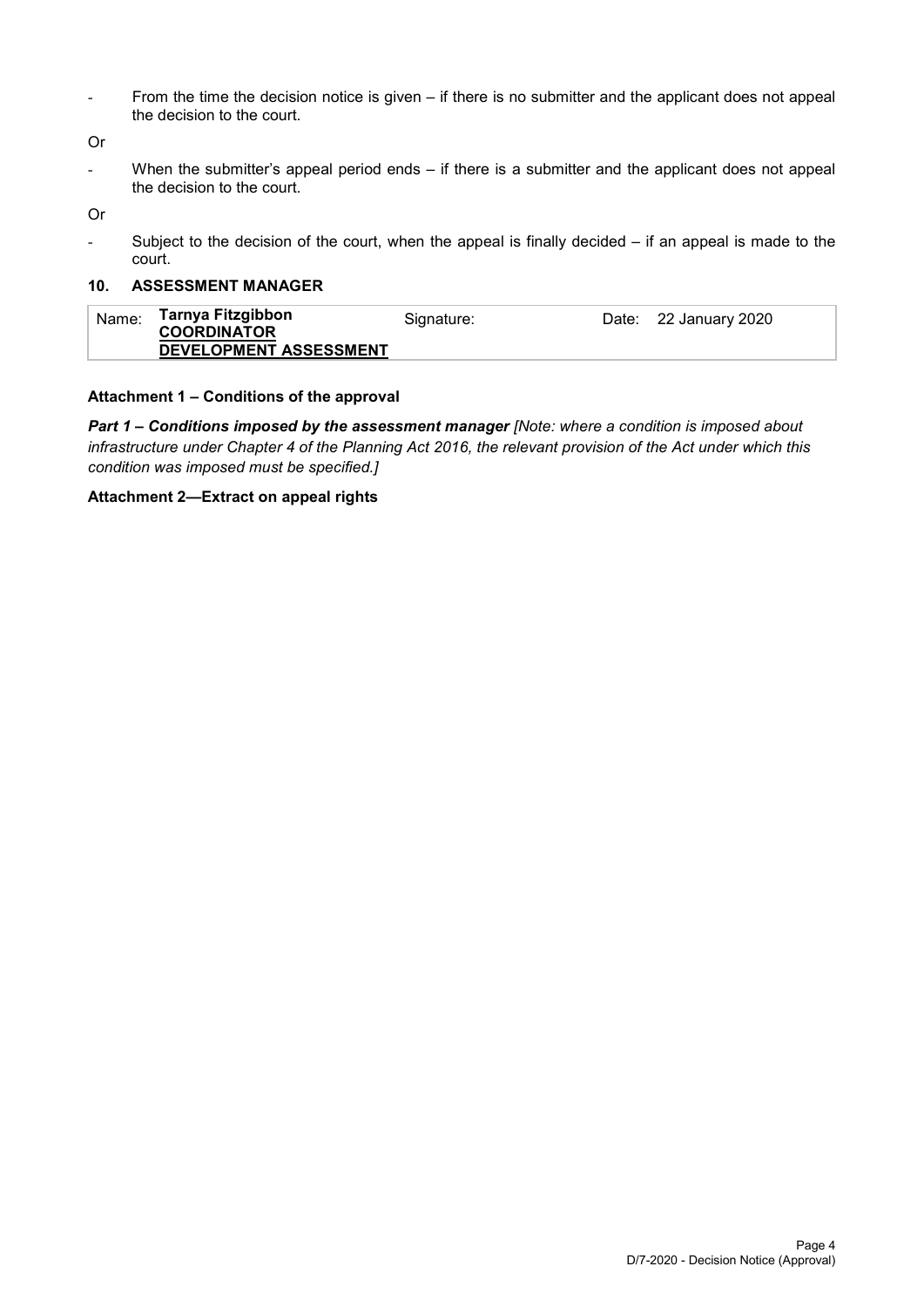

## **Attachment 1 – Part 1 Rockhampton Regional Council Conditions**

*Planning Act 2016*

- 1.0 ADMINISTRATION
- 1.1 The Developer and their employee, agent, contractor or invitee is responsible for ensuring compliance with the conditions of this development approval.
- 1.2 Where these Conditions refer to "Council" in relation to requiring Council to approve or to be satisfied as to any matter, or conferring on the Council a function, power or discretion, that role may be fulfilled in whole or in part by a delegate appointed for that purpose by the Council.
- 1.3 All conditions, works, or requirements of this development approval must be undertaken and completed:
	- 1.3.1 to Council's satisfaction;
	- 1.3.2 at no cost to Council; and
	- 1.3.3 prior to the issue of the Survey Plan Approval Certificate,

unless otherwise stated.

- 1.4 Infrastructure requirements of this development approval must be contributed to the relevant authorities, where applicable, at no cost to Council, prior to the issue of the Survey Plan Approval Certificate, unless otherwise stated.
- 1.5 All works must be designed, constructed and maintained in accordance with the relevant Council policies, guidelines and standards, unless otherwise stated.

## 2.0 APPROVED PLANS AND DOCUMENTS

2.1 The approved development must be completed and maintained generally in accordance with the approved plans and documents, except where amended by any condition of this development approval:

| Drawing/report title   Prepared by |                                  | Date                         | Reference No. | Rev            |
|------------------------------------|----------------------------------|------------------------------|---------------|----------------|
| Reconfiguration<br>Plan            | <b>Capricorn Survey</b><br>Group | 7 January 2020   7578-01-ROL |               | $\overline{A}$ |

2.2 Where there is any conflict between the conditions of this development approval and the details shown on the approved plans and documents, the conditions of this development approval must prevail.

#### 3.0 ASSET MANAGEMENT

- 3.1 Any alteration necessary to electricity, telephone, water mains, sewerage mains, and/or public utility installations resulting from the development or in connection with the development, must be undertaken and completed at no cost to Council.
- 3.2 Any damage to existing stormwater, water supply and sewerage infrastructure, kerb and channel, pathway or roadway (including removal of concrete slurry from public land and Council infrastructure), that occurs while any works are being carried out in association with this development approval must be repaired at full cost to the developer. This includes the reinstatement of any existing traffic signs or pavement markings that may have been removed or damaged.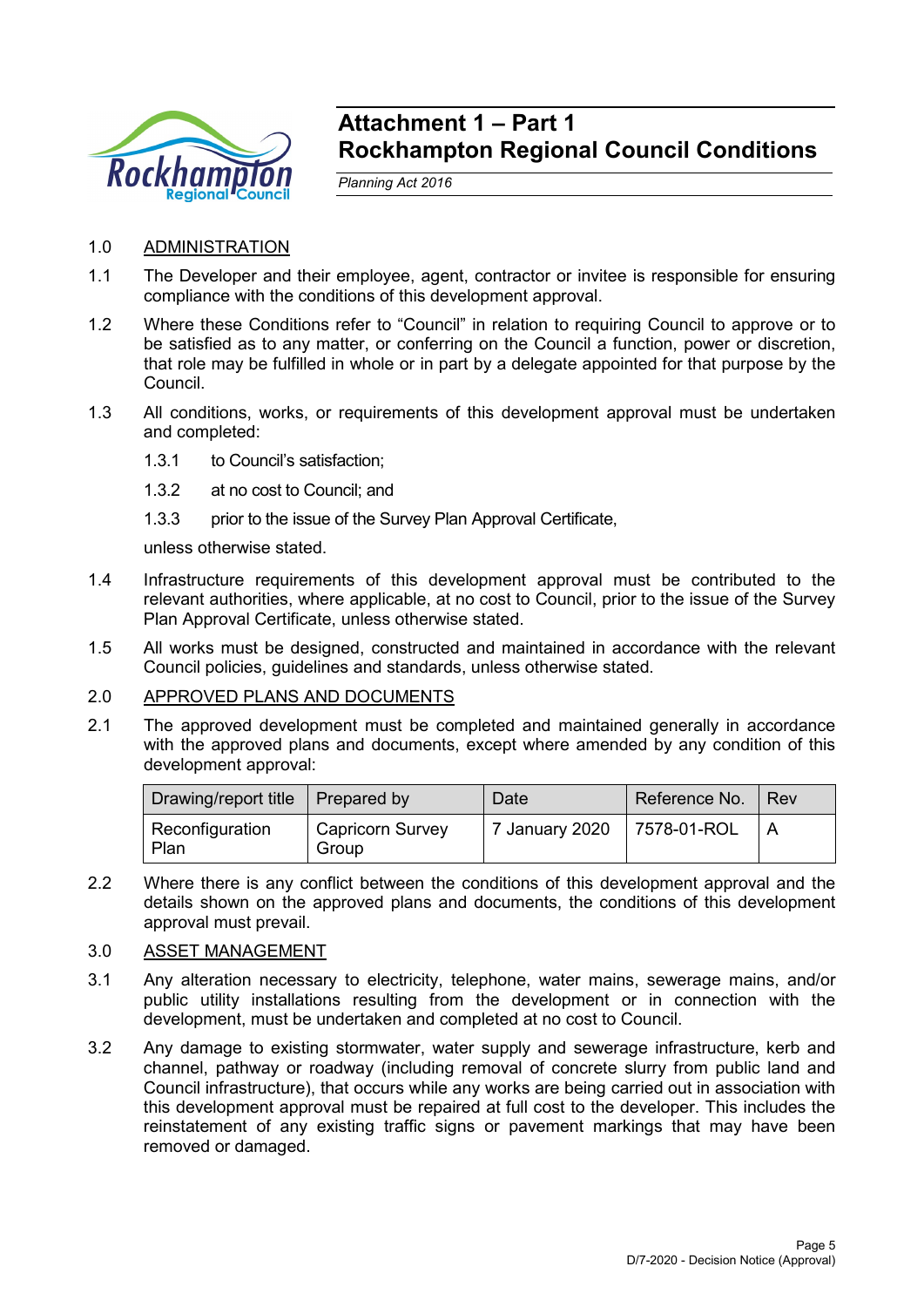## 4.0 OPERATING PROCEDURES

4.1 All construction materials, waste, waste skips, machinery and contractors' vehicles must be located and stored or parked within the development site. Storage of materials, or parking of construction machinery or contractors' vehicles must not occur within Farm Street, Alexandra Street or Quinn Street.

#### ADVISORY NOTES

#### NOTE 1. Aboriginal Cultural Heritage

It is advised that under section 23 of the *Aboriginal Cultural Heritage Act 2003*, a person who carries out an activity must take all reasonable and practicable measures to ensure the activity does not harm Aboriginal cultural heritage (the "cultural heritage duty of care"). Maximum penalties for breaching the duty of care are listed in the Aboriginal cultural heritage legislation. The information on Aboriginal cultural heritage is available on the Department of Aboriginal and Torres Strait Islander Partnerships website [www.datsip.qld.gov.au.](http://www.datsip.qld.gov.au/)

#### NOTE 2. General Environmental Duty

General environmental duty under the *Environmental Protection Act 1994* prohibits unlawful environmental nuisance caused by noise, aerosols, particles, dust, ash, fumes, light, odour or smoke beyond the boundaries of the development site during all stages of the development including earthworks, construction and operation.

#### NOTE 3. Infrastructure Charges Notice

Council has resolved not to issue an Infrastructure Charges Notice for this development because there are no new allotments being created for the new development.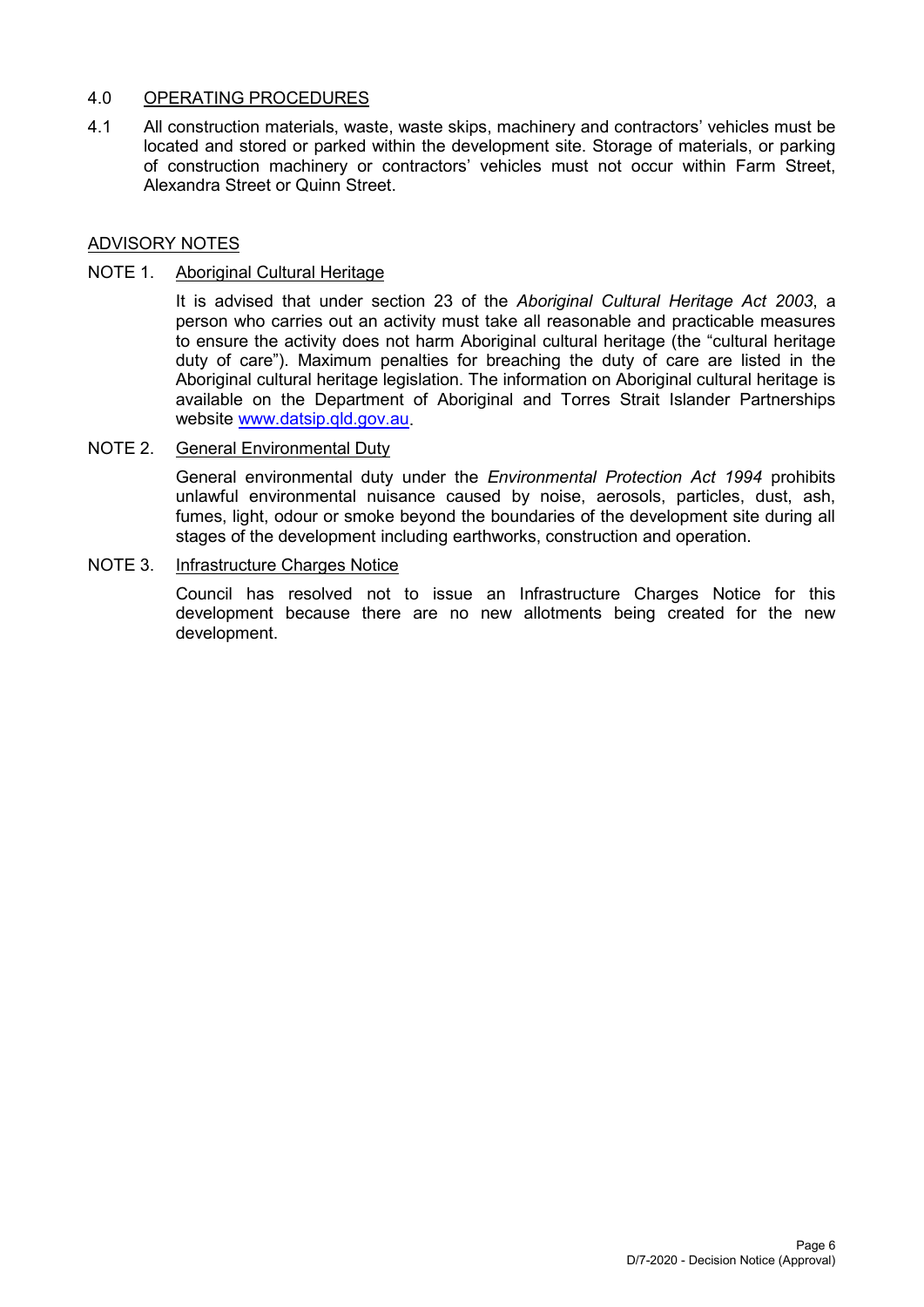

## **Attachment 2 - Appeal Rights**

*PLANNING ACT 2016*

The following is an extract from the *Planning Act 2016 (Chapter 6)*

#### *Appeal rights*

#### *229 Appeals to tribunal or P&E Court*

- (1) Schedule 1 states—
	- (a) matters that may be appealed to— (i)either a tribunal or the P&E Court; or (ii)only a tribunal; or (iii)only the P&E Court; and
	- (b) the person—

(i)who may appeal a matter (the **appellant**); and (ii)who is a respondent in an appeal of the matter; and (iii)who is a co-respondent in an appeal of the matter; and

- (iv)who may elect to be a co-respondent in an appeal of the matter.
- (2) An appellant may start an appeal within the appeal period.
- (3) The **appeal period** is—
	- (a) for an appeal by a building advisory agency—10 business days after a decision notice for the decision is given to the agency or
	- (b) for an appeal against a deemed refusal—at any time after the deemed refusal happens; or
	- (c) for an appeal against a decision of the Minister, under chapter 7, part 4, to register premises or to renew the registration of premises—20 business days after a notice is published under section 269(3)(a) or (4); or
	- (d) for an appeal against an infrastructure charges notice— 20 business days after the infrastructure charges notice is given to the person; or
	- (e) for an appeal about a deemed approval of a development application for which a decision notice has not been given—30 business days after the applicant gives the deemed approval notice to the assessment manager; or
	- (f) for any other appeal—20 business days after a notice of the decision for the matter, including an enforcement notice, is given to the person.

#### Note—

See the P&E Court Act for the court's power to extend the appeal period.

- (4) Each respondent and co-respondent for an appeal may be heard in the appeal.
- (5) If an appeal is only about a referral agency's response, the assessment manager may apply to the tribunal or P&E Court to withdraw from the appeal.
- (6) To remove any doubt, it is declared that an appeal against an infrastructure charges notice must not be about—
	- (a) the adopted charge itself; or
	- (b) for a decision about an offset or refund—
		- (i) the establishment cost of trunk infrastructure identified in a LGIP; or

(ii) the cost of infrastructure decided using the method

included in the local government's charges resolution.

#### **230 Notice of appeal**

- (1) An appellant starts an appeal by lodging, with the registrar of the tribunal or P&E Court, a notice of appeal that—
	- (a) is in the approved form; and
	- (b) succinctly states the grounds of the appeal.
- (2) The notice of appeal must be accompanied by the required fee.
- (3) The appellant or, for an appeal to a tribunal, the registrar must, within the service period, give a copy of the notice of appeal to—
- (a) the respondent for the appeal; and
- (b) each co-respondent for the appeal; and
- (c) for an appeal about a development application under schedule 1, table 1, item 1—each principal submitter for the development application; and
- (d) for an appeal about a change application under schedule 1, table 1, item 2—each principal submitter for the change application; and
- (e) each person who may elect to become a co-respondent for the appeal, other than an eligible submitter who is not a principal submitter in an appeal under paragraph (c) or (d); and
- (f) for an appeal to the P&E Court—the chief executive; and
- (g) for an appeal to a tribunal under another Act—any other person who the registrar considers appropriate.
- (4) The **service period** is—
	- (a) if a submitter or advice agency started the appeal in the P&E Court—2 business days after the appeal is started; or
	- (b) otherwise—10 business days after the appeal is started.
- (5) A notice of appeal given to a person who may elect to be a co-respondent must state the effect of subsection
- (6) A person elects to be a co-respondent by filing a notice of election, in the approved form, within 10 business days after the notice of appeal is given to the person*.*
- **231 Other appeals**
- (1) Subject to this chapter, schedule 1 and the P&E Court Act, unless the Supreme Court decides a decision or other matter under this Act is affected by jurisdictional error, the decision or matter is non-appealable.
- (2) The Judicial Review Act 1991, part 5 applies to the decision or matter to the extent it is affected by jurisdictional error.
- (3) A person who, but for subsection (1) could have made an application under the Judicial Review Act 1991 in relation to the decision or matter, may apply under part 4 of that Act for a statement of reasons in relation to the decision or matter.
- (4) In this section— **decision** includes—
	- (a) conduct engaged in for the purpose of making a decision; and
	- (b) other conduct that relates to the making of a decision; and
	- (c) the making of a decision or the failure to make a decision; and
	- (d) a purported decision; and
	- (e) a deemed refusal.

**non-appealable**, for a decision or matter, means the decision or matter—

- (a) is final and conclusive; and
- (b) may not be challenged, appealed against, reviewed, quashed, set aside or called into question in any other way under the Judicial Review Act 1991 or otherwise, whether by the Supreme Court, another court, a tribunal or another entity; and
- (c) is not subject to any declaratory, injunctive or other order of the Supreme Court, another court, a tribunal or another entity on any ground.

#### **232 Rules of the P&E Court**

- (1) A person who is appealing to the P&E Court must comply with the rules of the court that apply to the appeal.
- (2) However, the P&E Court may hear and decide an appeal even if the person has not complied with rules of the P&E Court.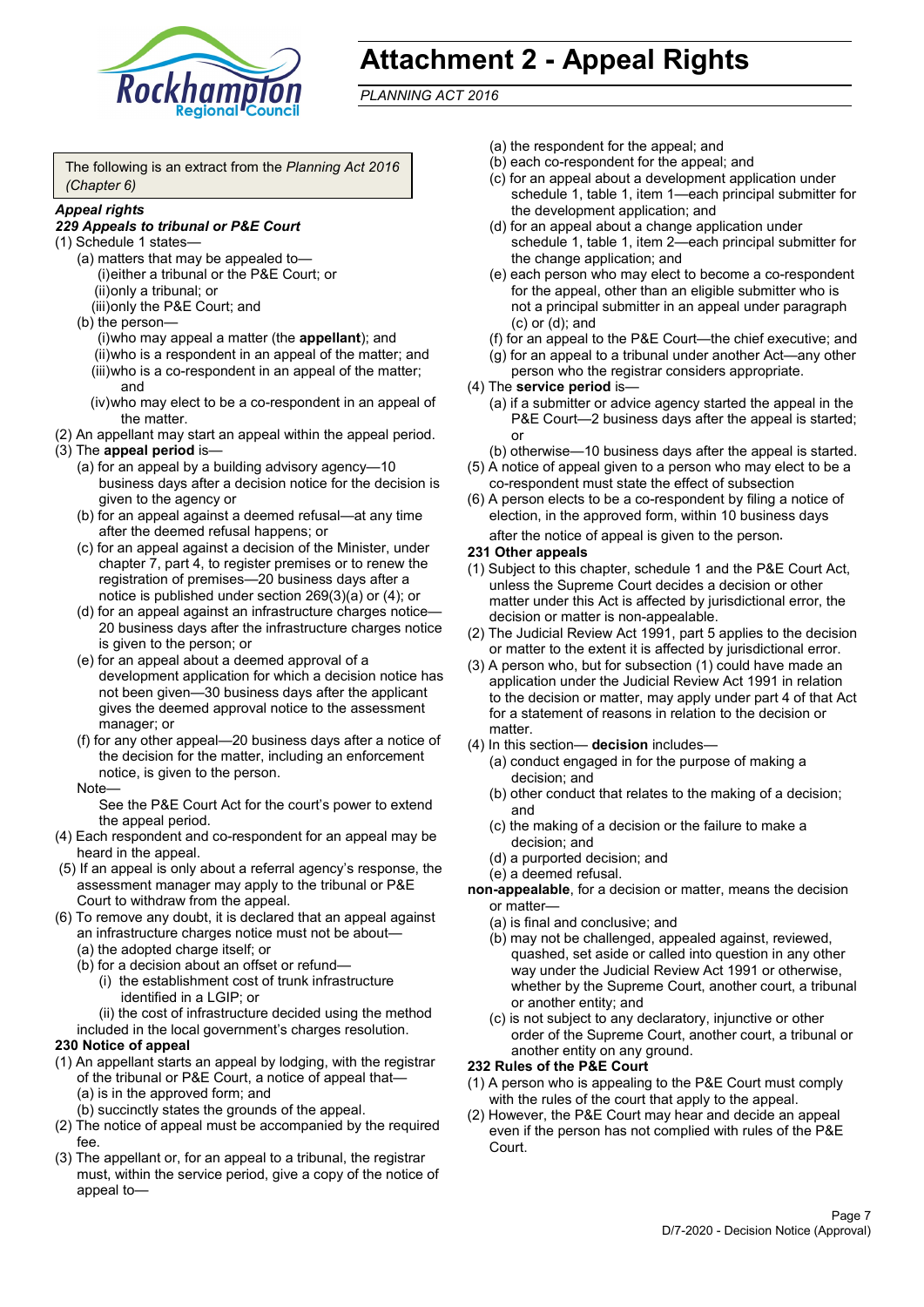

## **Appeal Rights**

*PLANNING ACT 2016*

## **Schedule 1**

#### **Appeals section 229 1 Appeal rights and parties to appeals**

- (1) Table 1 states the matters that may be appealed to—(a) the P&E court; or (b) a tribunal.
- (2) However, table 1 applies to a tribunal only if the matter involves—
	- (a) the refusal, or deemed refusal of a development application, for—
	- (i) a material change of use for a classified building; or
	- (ii) operational work associated with building work, a retaining wall, or a tennis court; or
	- (b) a provision of a development approval for—
	- (i) a material change of use for a classified building; or
- (ii) operational work associated with building work, a retaining wall, or a tennis court; or
	- (c) if a development permit was applied for—the decision to give a preliminary approval for—
		- (i) a material change of use for a classified building; or
		- (ii) operational work associated with building work, a retaining wall, or a tennis court; or
	- (d) a development condition if—
		- (i) the development approval is only for a material change of use that involves the use of a building classified under the Building Code as a class 2 building; and
		- (ii) the building is, or is proposed to be, not more than 3 storeys; and
		- (iii) the proposed development is for not more than 60 sole-occupancy units; or
	- (e) a decision for, or a deemed refusal of, an extension application for a development approval that is only for a material change of use of a classified building; or
	- (f) a decision for, or a deemed refusal of, a change application for a development approval that is only for a material change of use of a classified building; or
	- (g) a matter under this Act, to the extent the matter relates to—
		- (i) the Building Act, other than a matter under that Act that may or must be decided by the Queensland Building and Construction Commission; or
		- (ii) the Plumbing and Drainage Act, part 4 or 5; or
	- (h) a decision to give an enforcement notice in relation to a matter under paragraphs (a) to (g); or
	- (i) a decision to give an infrastructure charges notice; or
	- (j) the refusal, or deemed refusal, of a conversion application; or
	- (k) a matter that, under another Act, may be appealed to the tribunal; or
	- (l) a matter prescribed by regulation.
- (3) Also, table 1 does not apply to a tribunal if the matter

involves—

- (a) for a matter in subsection  $(2)(a)$  to  $(d)$ 
	- (i) a development approval for which the development application required impact assessment; and
	- (ii) a development approval in relation to which the assessment manager received a properly made submission for the development application; or
- (b) a provision of a development approval about the identification or inclusion, under a variation approval, of a matter for the development.
- (4) Table 2 states the matters that may be appealed only to the P&E Court.
- (5) Table 3 states the matters that may be appealed only to the tribunal.
- (6) In each table—
	- (a) column 1 states the appellant in the appeal; and
	- (b) column 2 states the respondent in the appeal; and
	- (c) column 3 states the co-respondent (if any) in the appeal; and
	- (d) column 4 states the co-respondents by election (if any) in the appeal.
- (7) If the chief executive receives a notice of appeal under section 230(3)(f), the chief executive may elect to be a corespondent in the appeal.

| Table 1                                                                                                                                                                                                                                                                                                                                        |                                  |                                                                  |                                                       |  |  |
|------------------------------------------------------------------------------------------------------------------------------------------------------------------------------------------------------------------------------------------------------------------------------------------------------------------------------------------------|----------------------------------|------------------------------------------------------------------|-------------------------------------------------------|--|--|
|                                                                                                                                                                                                                                                                                                                                                |                                  | Appeals to the P&E Court and, for certain matters, to a tribunal |                                                       |  |  |
| 1. Development applications<br>An appeal may be made against-<br>(a) the refusal of all or part of the development application; or<br>(b) the deemed refusal of the development application; or<br>(c) a provision of the development approval; or<br>(d) if a development permit was applied for—the decision to give a preliminary approval. |                                  |                                                                  |                                                       |  |  |
| Column 1                                                                                                                                                                                                                                                                                                                                       | Column 2<br>Column 3<br>Column 4 |                                                                  |                                                       |  |  |
| Co-respondent by election<br>Appellant<br>Respondent<br>Co-respondent<br>$(if$ any)<br>$($ if any $)$                                                                                                                                                                                                                                          |                                  |                                                                  |                                                       |  |  |
| The applicant                                                                                                                                                                                                                                                                                                                                  | The assessment<br>manager        | If the appeal is about<br>a concurrence                          | 1 A concurrence agency that is<br>not a co-respondent |  |  |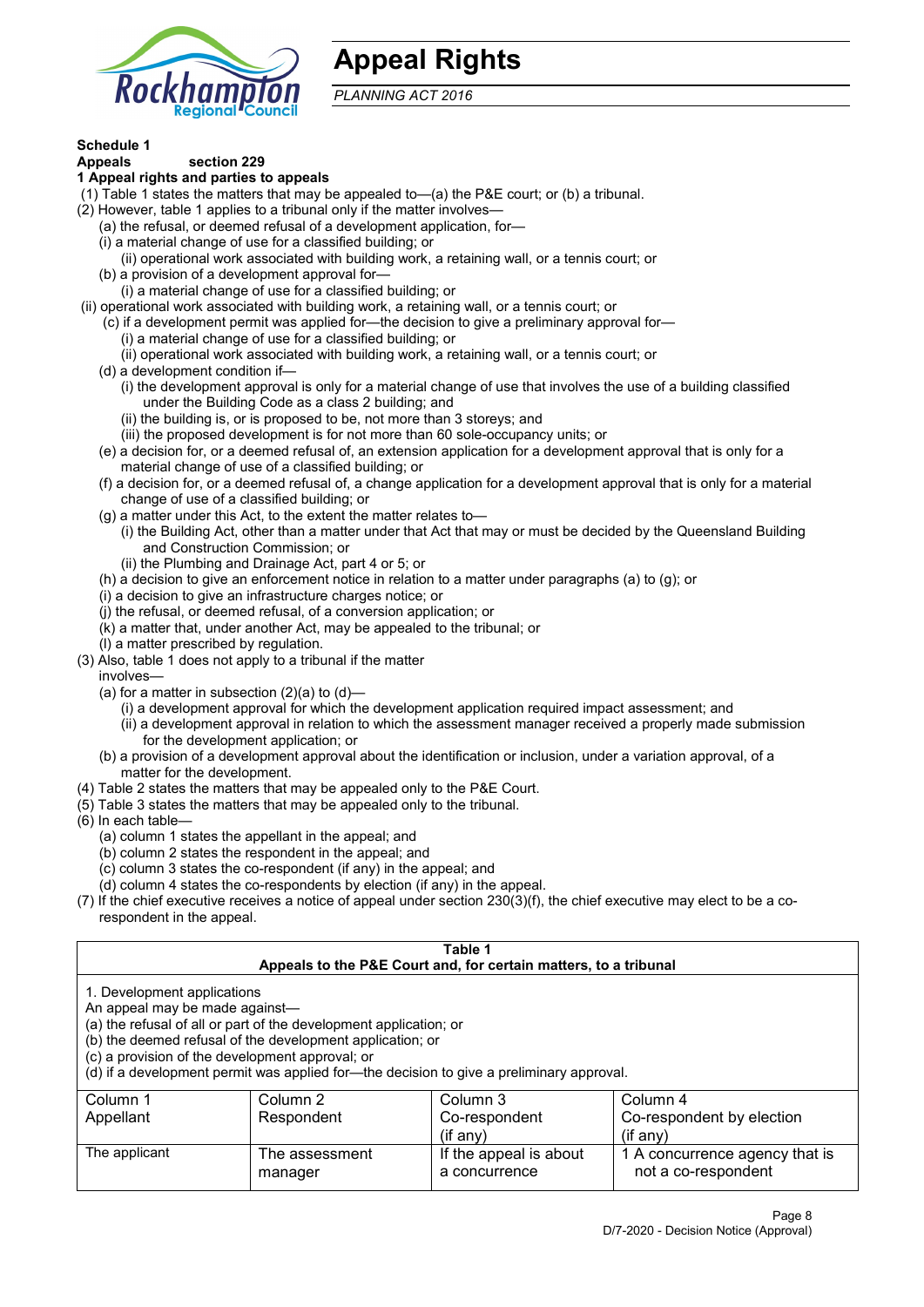| Table 1<br>Appeals to the P&E Court and, for certain matters, to a tribunal                                                                                                                           |                                                                                                                               |                                                                 |                                                                                                                                                                                                                                                                                                                                                 |  |
|-------------------------------------------------------------------------------------------------------------------------------------------------------------------------------------------------------|-------------------------------------------------------------------------------------------------------------------------------|-----------------------------------------------------------------|-------------------------------------------------------------------------------------------------------------------------------------------------------------------------------------------------------------------------------------------------------------------------------------------------------------------------------------------------|--|
|                                                                                                                                                                                                       |                                                                                                                               | agency's referral<br>response-the<br>concurrence agency         | 2 If a chosen Assessment<br>manager is the respondent-<br>the prescribed assessment<br>manager<br>3 Any eligible advice agency for<br>the application<br>4 Any eligible submitter for the<br>application                                                                                                                                        |  |
| 2. Change applications<br>An appeal may be made against-<br>(b) a deemed refusal of a change application.                                                                                             |                                                                                                                               |                                                                 | (a) a responsible entity's decision for a change application, other than a decision made by the P&E court; or                                                                                                                                                                                                                                   |  |
| Column 1<br>Appellant                                                                                                                                                                                 | Column <sub>2</sub><br>Respondent                                                                                             | Column 3<br>Co-respondent<br>(if any)                           | Column 4<br>Co-respondent by election<br>(if any)                                                                                                                                                                                                                                                                                               |  |
| 1 The applicant<br>2 If the responsible<br>entity is the<br>assessment<br>manager-an<br>affected entity that<br>gave a pre-request<br>notice or response<br>notice                                    | The responsible<br>entity                                                                                                     | If an affected entity<br>starts the appeal-the<br>applicant     | 1 A concurrence agency for the<br>development application<br>2 If a chosen assessment<br>manager is the respondent-<br>the prescribed assessment<br>manager<br>3 A private certifier for the<br>development application<br>4 Any eligible advice agency for<br>the change application<br>5 Any eligible submitter for the<br>change application |  |
| 3. Extension applications<br>An appeal may be made against-                                                                                                                                           | (a) the assessment manager's decision about an extension application; or<br>(b) a deemed refusal of an extension application. |                                                                 |                                                                                                                                                                                                                                                                                                                                                 |  |
| Column 1<br>Appellant                                                                                                                                                                                 | Column <sub>2</sub><br>Respondent                                                                                             | Column 3<br>Co-respondent<br>(if any)                           | Column 4<br>Co-respondent by election<br>(if any)                                                                                                                                                                                                                                                                                               |  |
| 1 The applicant<br>1<br>2<br>For a matter other<br>than a deemed<br>refusal of an<br>extension<br>application - a<br>concurrence<br>agency, other than<br>the chief executive,<br>for the application | The assessment<br>manager                                                                                                     | If a concurrence<br>agency starts the<br>appeal - the applicant | If a chosen assessment<br>manager is the respondent - the<br>prescribed assessment manager                                                                                                                                                                                                                                                      |  |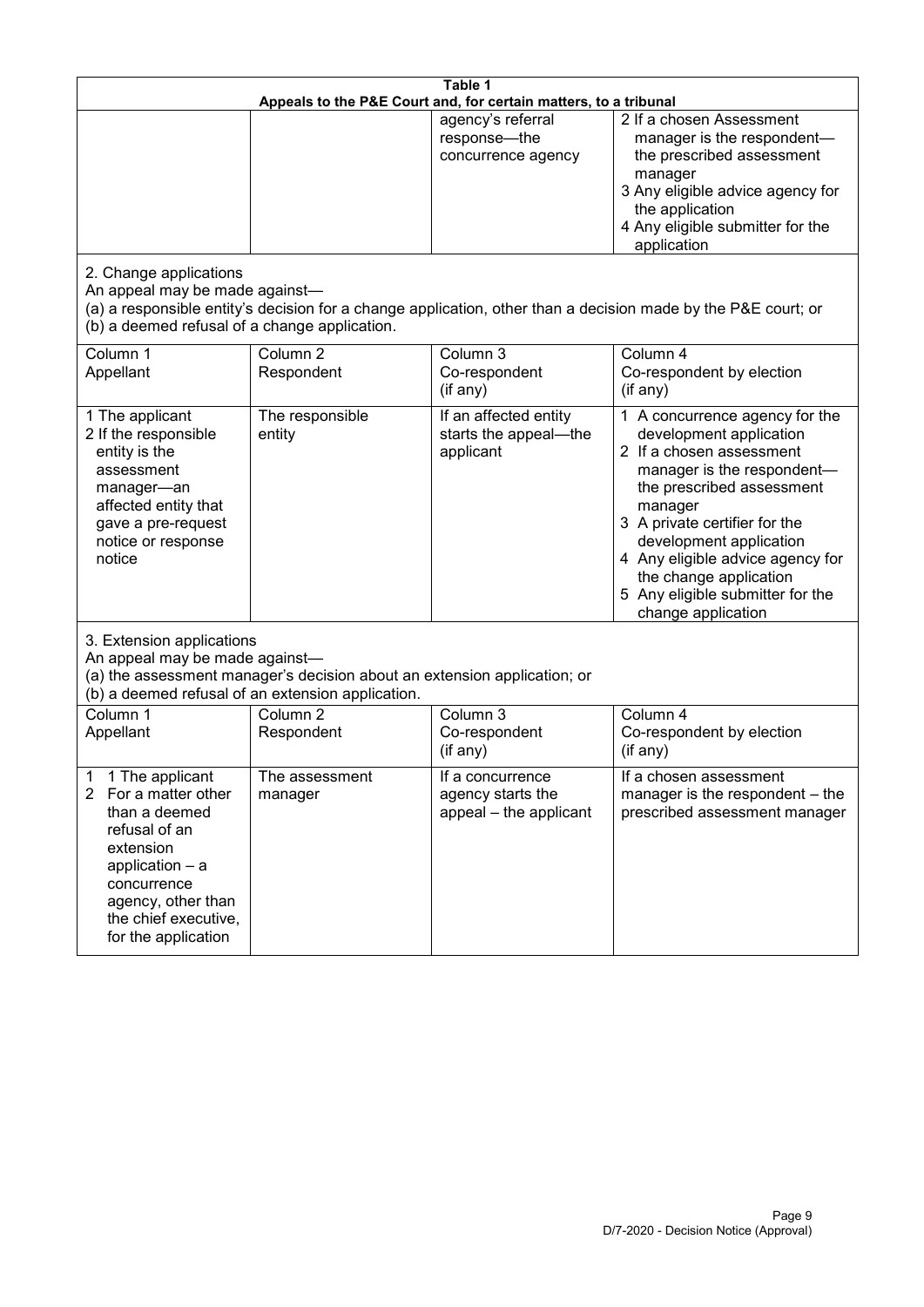#### **Table 1 Appeals to the P&E Court and, for certain matters, to a tribunal**

4. Infrastructure charges notices

- An appeal may be made against an infrastructure charges notice on 1 or more of the following grounds
- a) The notice involved an error relating to
	- (i) The application of the relevant adopted charge; or
- Examples of errors in applying an adopted charge
	- The incorrect application of gross floor area for a non-residential development
	- Applying an incorrect 'use category', under a regulation, to the development
	- (i) The working out of extra demands, for section 120; or
	- (ii) An offset or refund; or
- b) The was no decision about an offset or refund; or
- c) If the infrastructure charges notice states a refund will be given the timing for giving the refund; or
- d) The amount of the charge is so unreasonable that no reasonable relevant local government could have

## imposed the amount.

| Column 1               | Column 2               | Column 3      | Column 4                  |
|------------------------|------------------------|---------------|---------------------------|
| Appellant              | Respondent             | Co-respondent | Co-respondent by election |
|                        |                        | (if any)      | $($ if any $)$            |
| The person given the   | The local government   |               |                           |
| Infrastructure charges | that gave the          |               |                           |
| notice                 | infrastructure charges |               |                           |
|                        | notice                 |               |                           |

5. Conversion applications

An appeal may be made against—

(a) the refusal of a conversion application; or

(b) a deemed refusal of a conversion application.

| Column 1<br>Appellant | Column 2<br>Respondent                                                  | Column 3<br>Co-respondent<br>$($ if any $)$ | Column 4<br>Co-respondent by election<br>$($ if any $)$ |
|-----------------------|-------------------------------------------------------------------------|---------------------------------------------|---------------------------------------------------------|
| The applicant         | The local government<br>to which the conversion<br>application was made |                                             |                                                         |

6. Enforcement notices

An appeal may be made against the decision to give an enforcement notice.

| Column 1                                   | Column 2                     | Column 3      | Column 4                                                                                                                                                                   |
|--------------------------------------------|------------------------------|---------------|----------------------------------------------------------------------------------------------------------------------------------------------------------------------------|
| Appellant                                  | Respondent                   | Co-respondent | Co-respondent by election                                                                                                                                                  |
|                                            |                              | (if any)      | (if any)                                                                                                                                                                   |
| The person given the<br>enforcement notice | The enforcement<br>authority |               | If the enforcement authority is<br>not the local government for<br>the premises in relation to which<br>the offence is alleged to have<br>happened-the local<br>government |

#### **Table 2 Appeals to the P&E Court only**

1. Appeals from tribunal

An appeal may be made against a decision of a tribunal, other than a decision under

section 252, on the ground of—

(a) an error or mistake in law on the part of the tribunal; or

(b) jurisdictional error.

| Column 1<br>Appellant                             | Column 2<br>Respondent                                    | Column 3<br>Co-respondent<br>$($ if any $)$ | Column 4<br>Co-respondent by election<br>(if any) |
|---------------------------------------------------|-----------------------------------------------------------|---------------------------------------------|---------------------------------------------------|
| A party to the<br>proceedings for the<br>decision | The other party to the<br>proceedings for the<br>decision | ۰                                           |                                                   |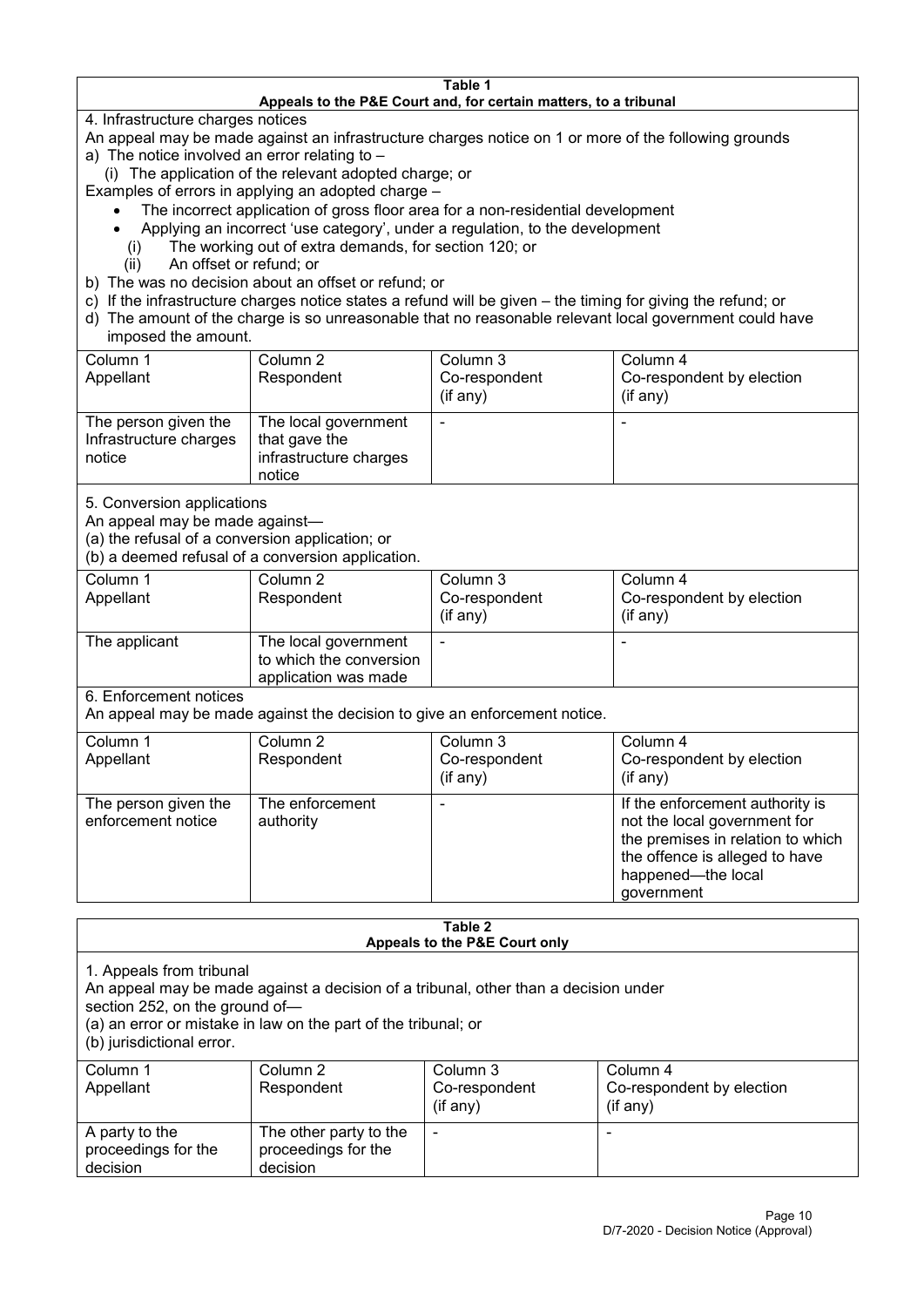#### **Table 2 Appeals to the P&E Court only**

2. Eligible submitter appeals

An appeal may be made against the decision to give a development approval, or an approval for a change application, to the extent that the decision relates to—

(a) any part of the development application for the development approval that required impact assessment; or (b) a variation request.

| Column 1                                                                                                                                                                                                                          | Column 2                                                                                                                   | Column 3                                                                                                                  | Column 4                                             |
|-----------------------------------------------------------------------------------------------------------------------------------------------------------------------------------------------------------------------------------|----------------------------------------------------------------------------------------------------------------------------|---------------------------------------------------------------------------------------------------------------------------|------------------------------------------------------|
| Appellant                                                                                                                                                                                                                         | Respondent                                                                                                                 | Co-respondent                                                                                                             | Co-respondent by election                            |
|                                                                                                                                                                                                                                   |                                                                                                                            | (if any)                                                                                                                  | (if any)                                             |
| 1 For a development<br>application-an<br>eligible submitter for<br>the development<br>application<br>2 For a change<br>application-an<br>eligible submitter for<br>the change<br>application                                      | 1 For a development<br>application-the<br>assessment<br>manager<br>2 For a change<br>application-the<br>responsible entity | 1 The applicant<br>2 If the appeal is<br>about a concurrence<br>agency's referral<br>response---the<br>concurrence agency | Another eligible<br>submitter for the<br>application |
| $\mathsf{A}$ . Figure 1. The contract of the contract of the contract of the contract of the contract of the contract of the contract of the contract of the contract of the contract of the contract of the contract of the cont |                                                                                                                            |                                                                                                                           |                                                      |

3. Eligible submitter and eligible advice agency appeals

An appeal may be made against a provision of a development approval, or failure to

include a provision in the development approval, to the extent the matter relates to—

(a) any part of the development application or the change application, for the development approval, that required impact assessment; or

(b) a variation request.

| Column 1<br>Appellant                                                                                                                                                                                                                                                                         | Column <sub>2</sub><br>Respondent                                                                                          | Column 3<br>Co-respondent<br>(if any)                                                                                   | Column 4<br>Co-respondent by election<br>(if any) |
|-----------------------------------------------------------------------------------------------------------------------------------------------------------------------------------------------------------------------------------------------------------------------------------------------|----------------------------------------------------------------------------------------------------------------------------|-------------------------------------------------------------------------------------------------------------------------|---------------------------------------------------|
| 1 For a development<br>application-an<br>eligible submitter for<br>the development<br>application<br>2 For a change<br>application-an<br>eligible submitter for<br>the change<br>application<br>3 An eligible advice<br>agency for the<br>development<br>application or<br>change application | 1 For a development<br>application-the<br>assessment<br>manager<br>2 For a change<br>application-the<br>responsible entity | 1 The applicant<br>2 If the appeal is<br>about a concurrence<br>agency's referral<br>response-the<br>concurrence agency | Another eligible submitter for the<br>application |
| 4. Compensation claims<br>An appeal may be made against-<br>(a) a decision under section 32 about a compensation claim; or<br>(b) a decision under section 265 about a claim for compensation; or<br>(c) a deemed refusal of a claim under paragraph (a) or (b).                              |                                                                                                                            |                                                                                                                         |                                                   |
| Column 1<br>Appellant                                                                                                                                                                                                                                                                         | Column <sub>2</sub><br>Respondent                                                                                          | Column 3<br>Co-respondent<br>(if any)                                                                                   | Column 4<br>Co-respondent by election<br>(if any) |
| A person dissatisfied<br>with the decision                                                                                                                                                                                                                                                    | The local<br>government to which<br>the claim was made                                                                     |                                                                                                                         |                                                   |
| 5. Registered premises                                                                                                                                                                                                                                                                        |                                                                                                                            |                                                                                                                         |                                                   |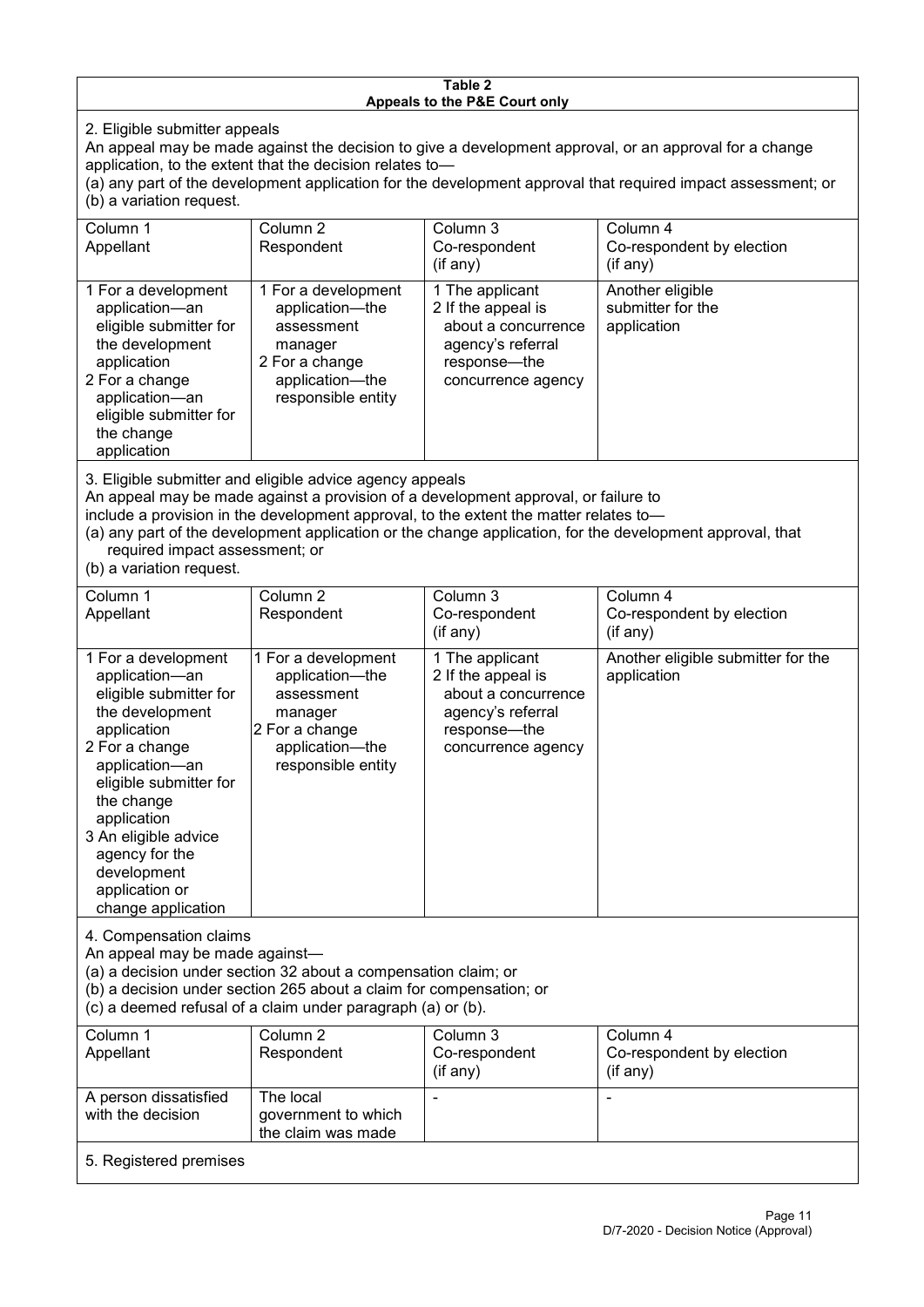| Table 2<br>Appeals to the P&E Court only                                                                                                                                                                                                                                                             |                                   |                                                                                                                                                                                                |                                                                                                                                                                             |  |
|------------------------------------------------------------------------------------------------------------------------------------------------------------------------------------------------------------------------------------------------------------------------------------------------------|-----------------------------------|------------------------------------------------------------------------------------------------------------------------------------------------------------------------------------------------|-----------------------------------------------------------------------------------------------------------------------------------------------------------------------------|--|
| An appeal may be made against a decision of the Minister under chapter 7, part 4.                                                                                                                                                                                                                    |                                   |                                                                                                                                                                                                |                                                                                                                                                                             |  |
| Column 1<br>Appellant                                                                                                                                                                                                                                                                                | Column <sub>2</sub><br>Respondent | Column 3<br>Co-respondent<br>(if any)                                                                                                                                                          | Column 4<br>Co-respondent by election<br>(if any)                                                                                                                           |  |
| 1 A person given a<br>decision notice about<br>the decision<br>2 If the decision is to<br>register premises or<br>renew the<br>registration of<br>premises-an owner<br>or occupier of<br>premises in the<br>affected area for the<br>registered premises<br>who is dissatisfied<br>with the decision | The Minister                      |                                                                                                                                                                                                | If an owner or occupier starts the<br>appeal - the owner of the<br>registered premises                                                                                      |  |
| 6. Local laws<br>under a local law about-<br>development; or<br>(b) the erection of a building or other structure.                                                                                                                                                                                   |                                   | An appeal may be made against a decision of a local government, or conditions applied,<br>(a) the use of premises, other than a use that is the natural and ordinary consequence of prohibited |                                                                                                                                                                             |  |
| Column 1<br>Appellant                                                                                                                                                                                                                                                                                | Column <sub>2</sub><br>Respondent | Column 3<br>Co-respondent<br>(if any)                                                                                                                                                          | Column 4<br>Co-respondent by election<br>(if any)                                                                                                                           |  |
| A person who-<br>(a) applied for the<br>decision; and<br>(b) is dissatisfied with<br>the decision or<br>conditions.                                                                                                                                                                                  | The local government              |                                                                                                                                                                                                |                                                                                                                                                                             |  |
|                                                                                                                                                                                                                                                                                                      |                                   | Table 3<br>Appeals to the tribunal only                                                                                                                                                        |                                                                                                                                                                             |  |
| 1. Building advisory agency appeals<br>An appeal may be made against giving a development approval for building work to the extent the building<br>work required code assessment against the building assessment provisions.                                                                         |                                   |                                                                                                                                                                                                |                                                                                                                                                                             |  |
| Column 1<br>Appellant                                                                                                                                                                                                                                                                                | Column <sub>2</sub><br>Respondent | Column 3<br>Co-respondent<br>(if any)                                                                                                                                                          | Column 4<br>Co-respondent by election<br>(if any)                                                                                                                           |  |
| A building advisory<br>agency for the<br>development application<br>related to the approval                                                                                                                                                                                                          | The assessment<br>manager         | The applicant                                                                                                                                                                                  | 1 A concurrence agency for the<br>development application<br>related to the approval<br>2 A private certifier for the<br>development application<br>related to the approval |  |
| 3. Certain decisions under the Building Act and the Plumbing and Drainage Act<br>An appeal may be made against a decision under-<br>(a) the Building Act, other than a decision made by the Queensland Building and Construction Commission; or<br>(b) the Plumbing and Drainage Act, part 4 or 5.   |                                   |                                                                                                                                                                                                |                                                                                                                                                                             |  |
| Column 1<br>Appellant                                                                                                                                                                                                                                                                                | Column <sub>2</sub><br>Respondent | Column 3<br>Co-respondent<br>(if any)                                                                                                                                                          | Column 4<br>Co-respondent by election<br>(if any)                                                                                                                           |  |